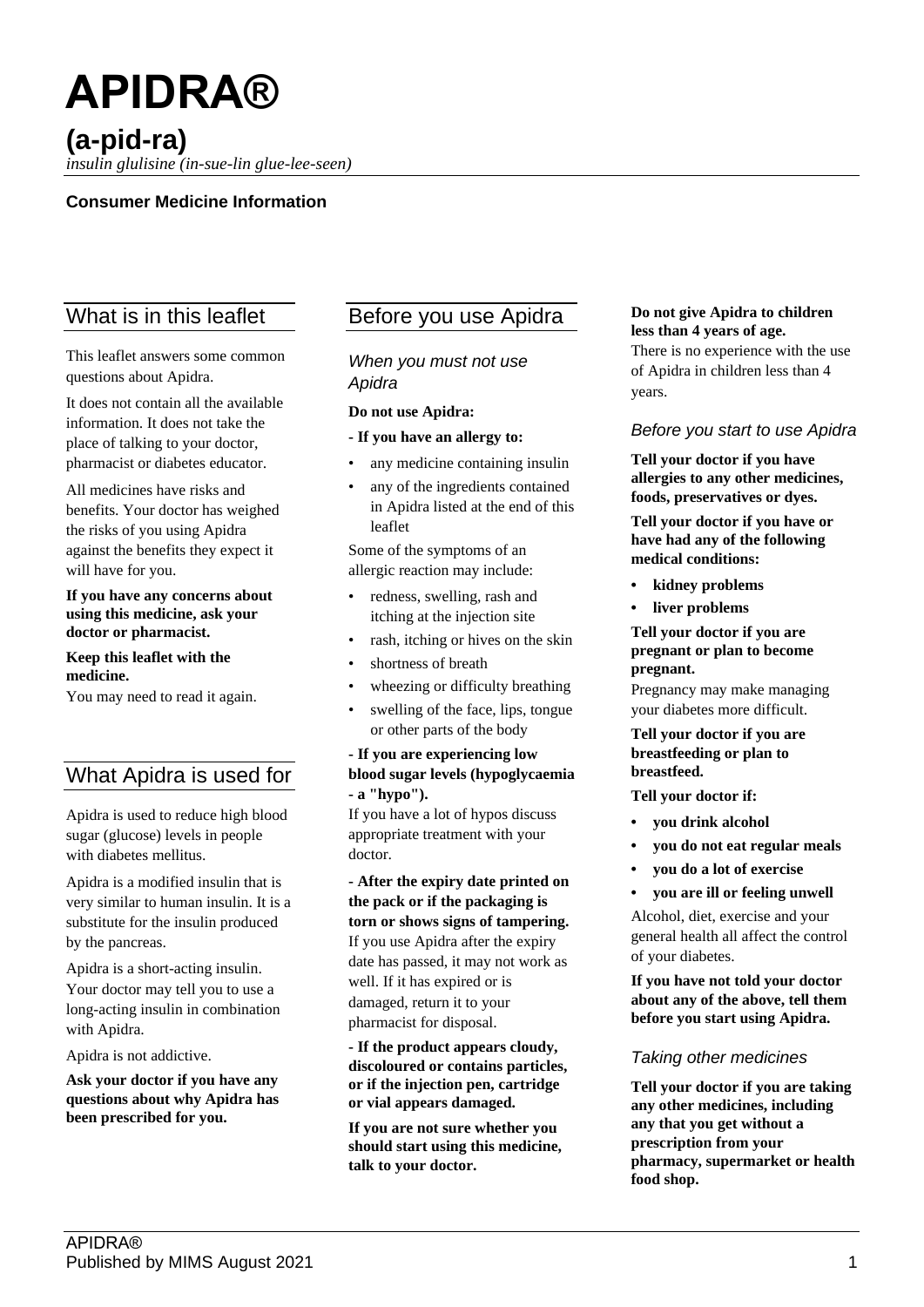Medicines that may increase the blood sugar lowering effect of Apidra include:

- oral antidiabetic medicines that are used to treat type 2 diabetes
- blood pressure, blood flow, cholesterol and heart medications
- medications for pain and inflammation
- some antidepressants
- sulfonamide antibiotics

Medicines that may reduce the blood sugar lowering effect of Apidra include:

- corticosteroids, glucagon and other hormonal therapies
- oral contraceptives and gynaecological medications
- fluid and glaucoma medications
- tuberculosis and HIV/AIDS treatments
- some psychiatric medications
- adrenaline (epinephrine) and asthma medications such as salbutamol, terbutaline

Certain heart medications, especially beta-blockers, may mask the symptoms of hypoglycaemia.

Your doctor and pharmacist have a full list of medicines with which you must be careful or avoid while using Apidra. Please check with your doctor or pharmacist before starting any new medicines or over the counter products.

# How to use Apidra

Your doctor, pharmacist or diabetes educator will have shown you how to use Apidra.

Carefully follow all the directions.

**Do not inject Apidra into a vein.** Apidra is intended for injection under the skin.

**Any change in this medicine should be made cautiously and only under medical supervision.**

**If you do not understand the instructions, ask your doctor,** 

## **pharmacist or diabetes educator for help.**

## *How much to use*

Your doctor will tell you how much Apidra you need to use each day. Your doctor may increase or decrease the dose, depending on your blood sugar levels.

It is very important that you manage your diabetes carefully. Too much or too little insulin can cause serious effects.

## *When to use Apidra*

Your doctor will tell you when to use Apidra.

**Apidra should be used within 15 minutes before or immediately after a meal.**

## *How to use Apidra*

## **ALWAYS CHECK YOUR APIDRA INJECTION PEN, CARTRIDGE OR VIAL.**

**Do not use Apidra if it is no longer clear and colourless or if it contains particles.**

**Make sure you are using the correct injection pen, cartridge or vial.**

**Always check the insulin label on the SoloStar pen, cartridge or vial before each injection to make sure you are using the right insulin.**

**Keep the injection pen, cartridge or vial at room temperature for 1 or 2 hours before use. Cold insulin is more painful to inject.**

## *For Apidra injection pens or cartridges*

## **PREPARING A DOSE FOR INJECTION**

## **Always do a safety test before use.**

The safety test may highlight a problem with your injection pen. The safety test also removes any air bubbles and helps indicate whether or not a needle is bent or broken.

Becton Dickinson (BD Micro-Fine™+) needles should be used with injection pens.

## *Reusable pens*

**We recommend that Apidra cartridges only be used with the AllStar, AllStar Pro, JuniorStar or ClikStar reusable pen.**

**Carefully follow the instructions provided with the pen, for loading a cartridge, attaching a needle, performing a safety test and administering the insulin injection.**

**If the reusable injection pen does not work properly, Apidra may be withdrawn from the cartridge into a syringe. Ask your doctor, pharmacist or diabetes educator for help.**

## *Pre-filled disposable pens*

**Apidra SoloStar disposable pens are pre-filled and ready for use. Once all the insulin is used, you cannot replace the cartridge.**

**Carefully follow the instructions provided with the Apidra SoloStar pen for attaching a needle, performing a safety test and administering the insulin injection.**

**Never use an injection pen if it is damaged or if you are not sure that it is working properly. Use a new pen.**

## **INJECTING A DOSE**

Apidra should be injected under the skin, being careful not to inject it into a muscle or vein.

## **Choose a site for injection.**

## **Inject Apidra into the abdomen, thighs or upper arms.**

- 1. With one hand, stabilise the skin by spreading it or pinching up a large area, as recommended by your healthcare professional.
- 2. Insert the needle into the skin as recommended by your healthcare professional.
- 3. Inject the full dose of Apidra by pushing the plunger as far as it will go.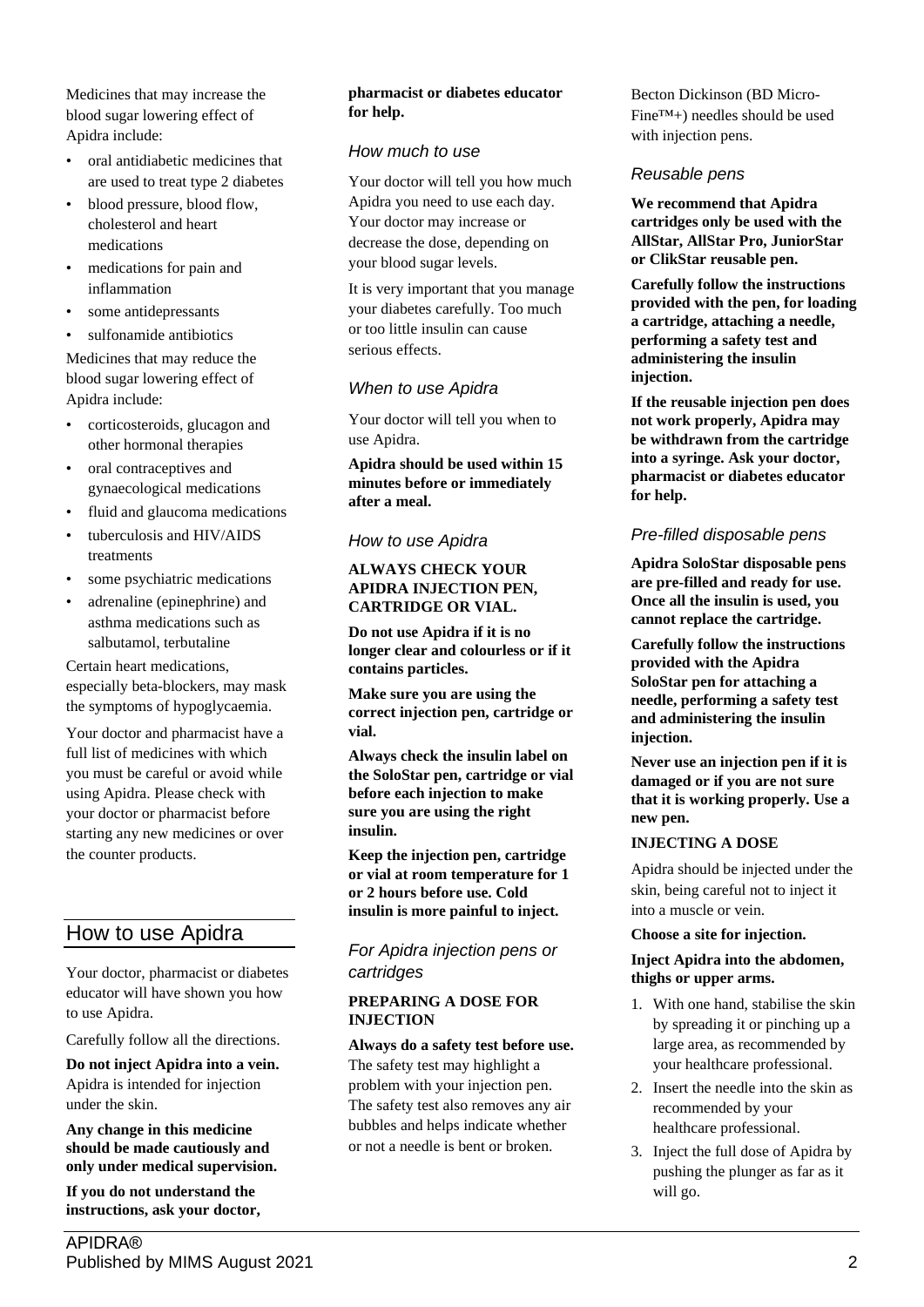4. Slowly count to 10 before removing the needle from the skin.

Change the place within the area you inject each day. This will reduce the risk of skin shrinking or thickening or lumps at the site (see "Side effects").

Do not use the exact same spot for each injection

Do not inject where the skin has pits, is thickened, or has lumps

Do not inject where the skin is tender, bruised, scaly or hard, or into scars or damaged skin

If you develop skin changes at the injection site. The injection site should be rotated to prevent skin changes such as lumps under the skin. The insulin may not work very well if you inject into a lumpy area.

Contact your doctor if you are currently injecting into a lumpy area before you start injecting in a different area. Your doctor may tell you to check your blood sugar more closely, and to adjust your insulin or your other antidiabetic medications dose.

## **AFTER INJECTING**

**Using the outer needle cap, unscrew the needle and dispose of it safely into a sharps container.**

**Do not share needles, cartridges or injection devices. Do not reuse needles.**

**Leave the cartridge in the pen until it needs to be replaced.**

## **Do not attempt to replace the cartridge in a pre-filled disposable pen.**

Empty disposable pens must never be reused and must be properly discarded.

## *For Apidra vials*

## **PREPARING A DOSE FOR INJECTION**

## **Using one insulin type (Apidra)**

- 1. Wash your hands.
- 2. Draw air into a U100 insulin syringe equal to the dose of Apidra to be injected.
- 3. Push the needle through the rubber top of the vial and inject the air into the vial.
- 4. Leave the needle in the vial. Hold the vial and syringe firmly in one hand, with the vial above the syringe.
- 5. Make sure the tip of the needle is in the insulin and withdraw the correct dose into the syringe.
- 6. Before removing the needle from the vial, check the syringe for air bubbles. If bubbles are present, hold the syringe vertically (needle pointed upwards) and tap firmly until the bubbles float to the top. Push the bubbles out with the plunger and then withdraw the correct dose. Remove the needle from the vial.
- 7. If you need to put the syringe down, make sure the needle does not touch anything.

## **Mixing Apidra with NPH (isophane) insulin**

**Only mix Apidra with another insulin if your doctor has instructed you to do so.**

**Do not mix Apidra with insulins other than NPH (Neutral Protamine Hagedorn) insulin.**

## **Draw Apidra into the syringe first, then NPH insulin.**

- 1. Wash your hands
- 2. Just before use, roll the vial of cloudy (longer acting) NPH insulin between your hands until the liquid is white and uniformly cloudy. Do not shake the vial.
- 3. Draw air into a U100 insulin syringe equal to the dose of cloudy NPH insulin you are using. Put the needle through the rubber top of the NPH insulin vial and inject air into the vial. Withdraw the needle without drawing up any insulin.
- 4. Draw air into the syringe equal to your dose of Apidra and inject it into the Apidra vial but do not withdraw the needle.
- 5. Leave the needle in the vial. Hold the vial and syringe firmly

in one hand, with the vial above the syringe.

- 6. Make sure the tip of the needle is in the Apidra and withdraw the correct dose into the syringe.
- 7. Pull the needle out of the Apidra vial. Expel any air from the syringe and check that the dose is correct.
- 8. Insert the needle into the vial of cloudy NPH insulin.
- 9. Leave the needle in the vial. Hold the vial and syringe firmly in one hand, with the vial above the syringe.
- 10. Make sure the tip of the needle is in the insulin and withdraw your dose of cloudy NPH insulin.
- 11. Remove the needle from the vial.
- 12. If you need to put the syringe down for a brief moment, make sure the needle does not touch anything.

## **INJECTING A DOSE**

Apidra should be injected under the skin, being careful not to inject it into a muscle or vein.

## **Choose a site for injection.**

### **Inject Apidra into the abdomen, thighs or upper arms.**

## **Apidra mixed with NPH insulin should be injected immediately after mixing.**

- 1. With one hand, stabilise the skin by spreading it or pinching up a large area, as recommended by your healthcare professional.
- 2. Insert the needle into the skin as recommended by your healthcare professional.
- 3. Inject the full dose of Apidra, or Apidra mixed with NPH insulin, by pushing the plunger as far as it will go.
- 4. Slowly count to 10 before removing the needle from the skin.

Change the place within the area you inject each day. This will reduce the risk of skin shrinking or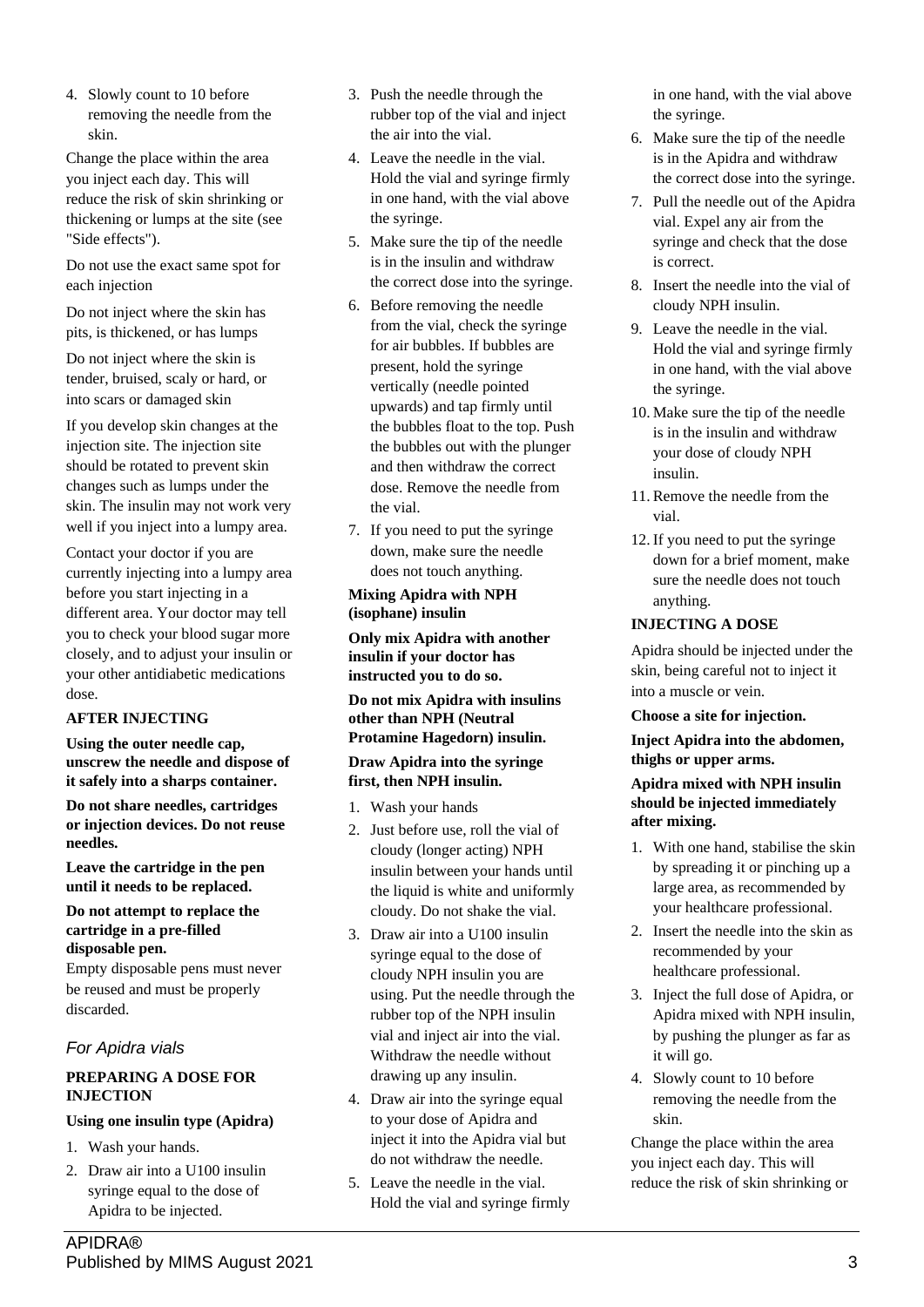thickening or lumps at the site (see "Side effects").

Do not use the exact same spot for each injection

Do not inject where the skin has pits, is thickened, or has lumps

Do not inject where the skin is tender, bruised, scaly or hard, or into scars or damaged skin

If you develop skin changes at the injection site. The injection site should be rotated to prevent skin changes such as lumps under the skin. The insulin may not work very well if you inject into a lumpy area.

Contact your doctor if you are currently injecting into a lumpy area before you start injecting in a different area. Your doctor may tell you to check your blood sugar more closely, and to adjust your insulin or your other antidiabetic medications dose.

## **AFTER INJECTING**

**Dispose of your insulin syringes safely into a sharps container.**

**Do not share vials, needles or syringes. Do not reuse needles.**

## *How long to use Apidra*

**Continue using Apidra for as long as your doctor recommends.**

**Make sure you keep enough Apidra to last over weekends and holidays.**

*If you take too much (overdose) - Hypoglycaemia, a "Hypo"*

If you accidentally use too much Apidra your blood sugar level may become too low (hypoglycaemia).

**Immediately telephone your doctor or the Poisons Information Centre (13 11 26 in Australia; 0800 POISON or 0800 764 766 in New Zealand) if you think that you or anyone else may have used too much Apidra.**

**Do this even if there are no signs of discomfort or poisoning.**

The risk of hypoglycaemia is increased if you:

- accidentally use too much Apidra
- have too much or unexpected exercise
- delay eating meals or snacks
- eat too little food
- are ill

The first symptoms of mild to moderate hypoglycaemia can come on suddenly. They may include:

- cold sweat, cool pale skin
- fatigue, drowsiness, unusual tiredness and weakness
- nervousness, anxious feeling, tremor, rapid heart beat
- confusion, difficulty concentrating
- excessive hunger
- vision changes
- headache, nausea

### **Always carry some sugary food or drink with you.**

If you experience any of these symptoms of hypoglycaemia, you need to raise your blood sugar urgently. You can do this by taking one of the following:

- 5-7 jelly beans
- 3 teaspoons of sugar or honey
- $1/2$  can of a sugar-containing soft drink (not a diet soft drink)
- 2-3 concentrated glucose tablets

## **Follow up with extra carbohydrates, e.g. plain biscuits, fruit or milk, when over the initial symptoms.**

Taking this extra carbohydrate will prevent a second drop in your blood sugar level.

If not treated quickly, the initial symptoms of hypoglycaemia may progress to loss of co-ordination, slurred speech, confusion, loss of consciousness and seizures.

If severe hypoglycaemia is not treated, it can cause brain damage and death.

### **Tell your relatives, friends, close workmates or carers that you have diabetes.**

It is important that they recognise the signs and symptoms of a "hypo".

**Make sure they know to turn you on your side and get medical help immediately if you lose consciousness.**

**Make sure they know not to give you anything to eat or drink if you are unconscious.** This is because you could choke.

**Provide them with the telephone number for your doctor, the Poisons Information Centre (13 11 26 in Australia; 0800 POISON or 0800 764 766 in New Zealand) and Emergency Services.**

An injection of the hormone glucagon may speed up recovery from unconsciousness. This can be given by a relative, friend, workmate or carer who knows how to give it.

If glucagon is used, have some sugary food or drink as soon as you are conscious again.

If you do not feel better after this, contact your doctor, diabetes educator, or the closest hospital.

If you do not respond to glucagon treatment, you will have to be treated in a hospital.

## **See your doctor if you keep having "hypos", or if you have ever become unconscious after using Apidra.**

Your dose of Apidra or other medicines may need to be changed.

If severe hypoglycaemia is not treated, it can cause brain damage and death.

## *If you miss a dose - Hyperglycaemia*

## **If you forget to take your insulin dose check your blood sugar level as soon as possible.**

Your blood sugar level may become high (hyperglycaemia).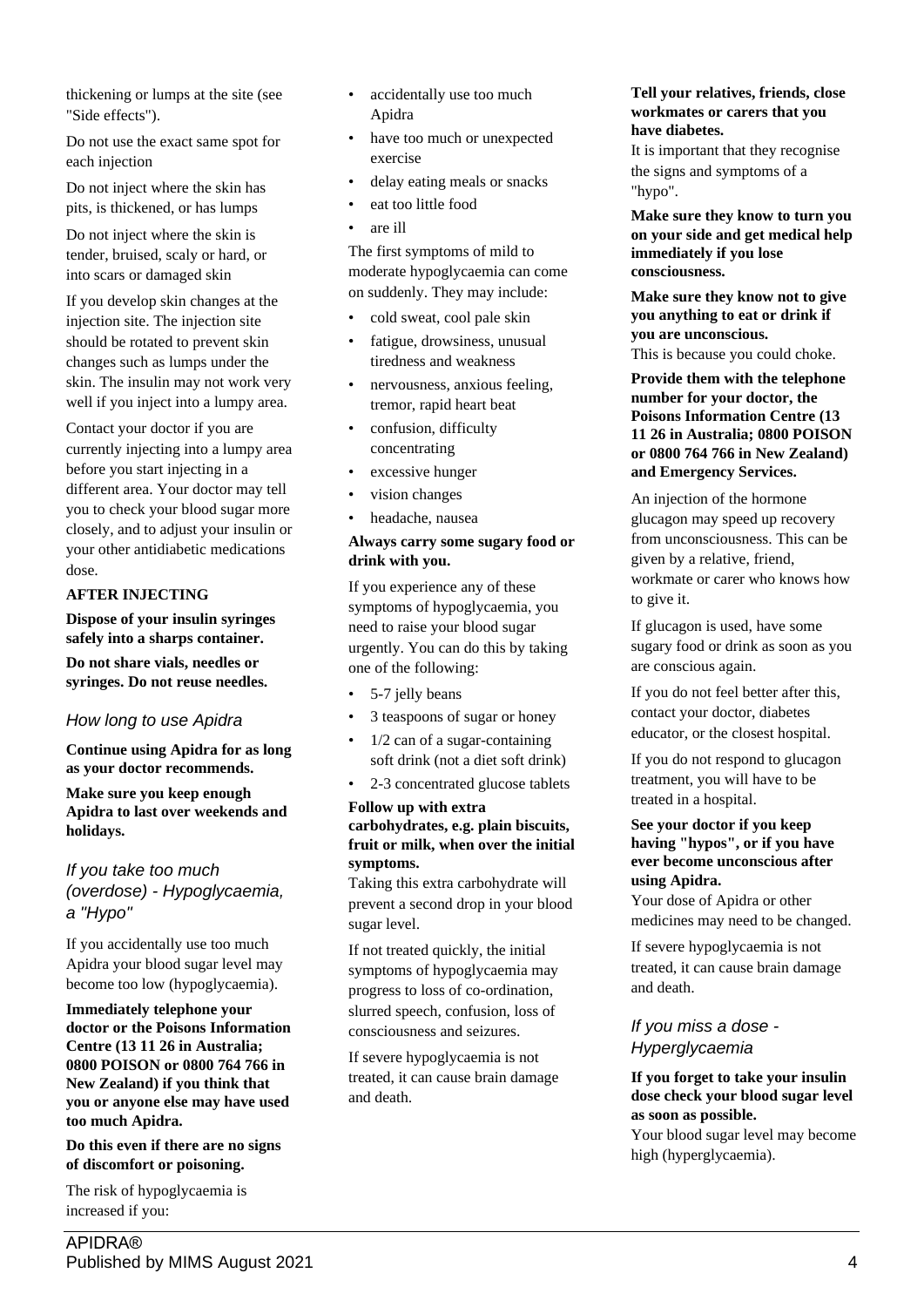**Do not take an extra dose at a later time just because you have missed a dose.**

**If you miss taking your dose at the regular scheduled time, taking a dose at another time can increase your risk of having a hypo. You should therefore plan in advance with your doctor or healthcare professional so that you know what to do in case you miss a dose.**

**If you have missed a dose and are not sure what to do, contact your doctor or healthcare professional for specific advice.**

#### **Do NOT use a double dose of your insulin.**

If you double a dose, this may cause low blood sugar levels.

The risk of hyperglycaemia is increased if you:

- miss doses of Apidra or other insulins, or use less Apidra than you need
- have uncontrolled diabetes
- exercise less than usual
- eat more carbohydrates than usual
- are ill or stressed
- take certain other medicines

High blood sugar levels over a period of time can lead to too much acid in the blood (diabetic ketoacidosis).

#### **Contact your doctor immediately if your blood sugar level is very high or you experience any of the following symptoms.**

Symptoms of mild to moderate hyperglycaemia include:

- drowsy feeling
- flushed face
- thirst, loss of appetite
- fruity odour on the breath
- blurred vision
- passing larger amounts of urine than usual
- getting up at night more often than usual to pass urine
- high levels of glucose and acetone in the urine

Symptoms of severe hyperglycaemia include:

- heavy breathing
- fast pulse
- nausea, vomiting
- dehydration
- loss of consciousness

Severe hyperglycaemia can lead to unconsciousness and, in extreme cases, death if untreated.

**Discuss any worries you may have about this with your doctor, pharmacist or diabetes educator.**

# While you are using Apidra

## *Things you must do*

### **Measure your blood sugar level regularly.**

This is the best way to tell if your diabetes is being controlled properly. Your doctor or diabetes educator will show you how and when to do this.

## **It is important to keep using Apidra even if you feel well.**

Apidra helps to control your condition but does not cure it.

#### **Tell your doctor if you often have hypoglycaemia or if you have ever become unconscious after using Apidra.**

Your doctor may need to adjust your dose of Apidra or of other medicines you are taking.

### **Always carry some sugary food or drink with you.**

If you experience any of the symptoms of hypoglycaemia, immediately eat some sugary food or have a drink, e.g. jelly beans, sugar, honey, sugar-containing soft drink, glucose tablets. Diet and low calorie soft drinks do NOT contain sugar and are unsuitable to take for hypoglycaemia.

**Make sure that you tell every doctor, dentist, pharmacist or other healthcare professional who is treating you that you have diabetes and are using Apidra.**

#### **Tell your doctor, pharmacist or diabetes educator if you are travelling.**

Ask your doctor for a letter explaining why you are taking injecting pens and needles with you.

Each country you visit will need to see this letter, so you should take several copies.

You may need to inject Apidra and eat your meals at different times because of time differences in and between countries.

If you are travelling, it is a good idea to:

- wear some form of identification showing you have diabetes
- carry some form of sugar to treat hypoglycaemia if it occurs, e.g. sugar sachets or jelly beans
- carry emergency food rations in case of a delay, e.g. dried fruit, biscuits or muesli bars
- keep Apidra readily available; take enough Apidra for your expected needs whilst travelling - you may not be able to get Apidra in the country you are visiting

Your doctor, pharmacist or diabetes educator can provide you with some helpful information.

## **Tell your doctor if you are having trouble or difficulty with your eyesight.**

**Visit your doctor for regular checks of your eyes, feet, kidneys, heart, circulation, blood and blood pressure.**

**Carefully follow your doctor's and/or dietician's advice on diet, drinking alcohol and exercise.**

## *Things you must not do*

**Do not stop using Apidra unless your doctor tells you to.**

**Do not skip meals while using Apidra.**

**Do not use Apidra if you think it has been frozen or exposed to excessive heat (temperatures above 25°C).**

**Do not re-use empty cartridges.**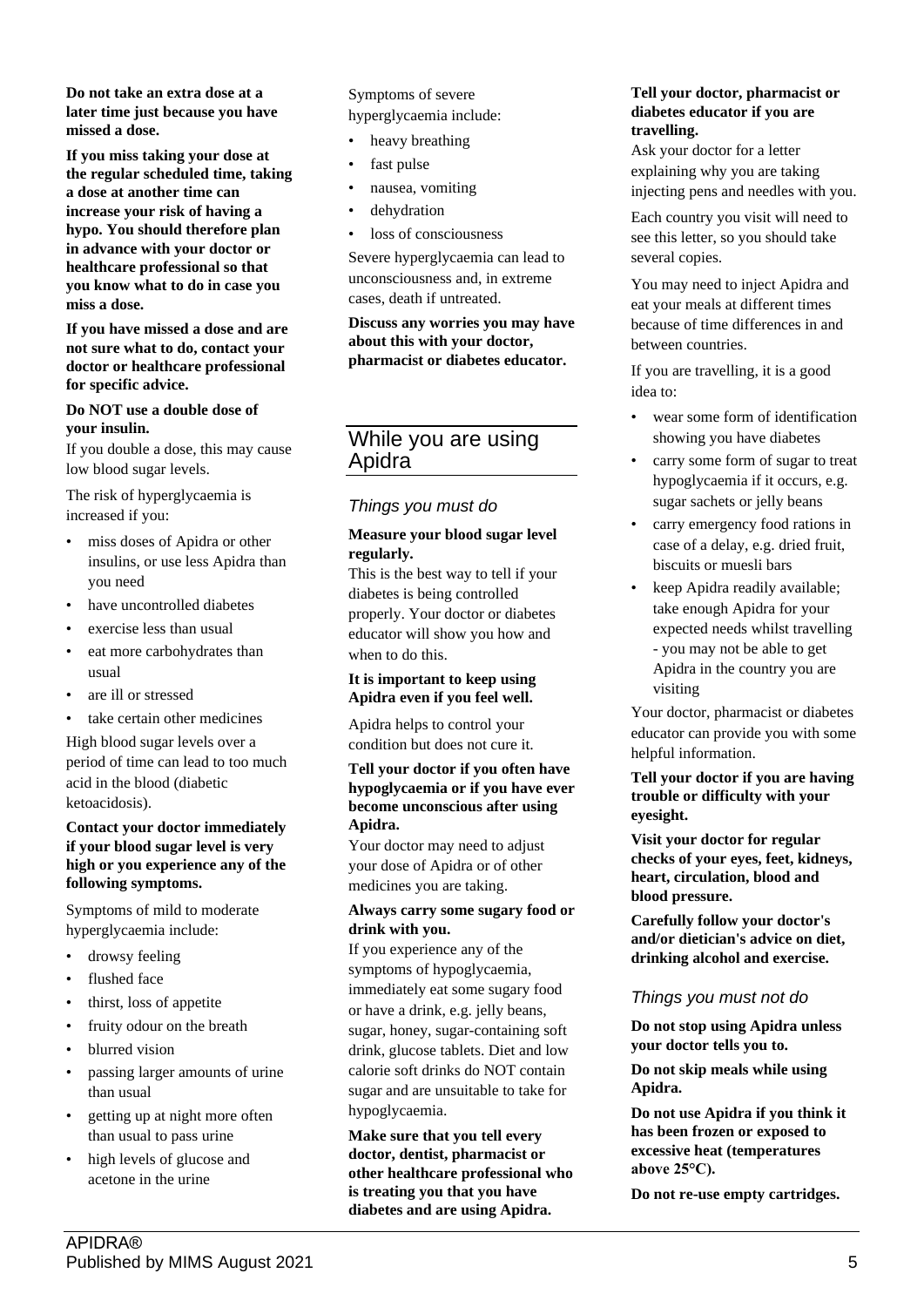**Do not give Apidra to anyone else, even if they have the same condition as you.**

## *Things to be careful of*

**Be careful driving or operating machinery until you know how Apidra affects you. Be careful not to let your blood sugar levels fall too low.**

#### **Tell your doctor if you drink alcohol.**

Alcohol may mask the symptoms of hypoglycaemia.

## **Tell your doctor if you are ill.**

Illness, especially with nausea and vomiting, may cause your insulin needs to change. Even if you are not eating, you still require insulin. You and your doctor should design an insulin plan for those times when you are sick.

**If you become sick with a cold or flu, it is very important to continue using Apidra, even if you feel unable to eat your normal meal. If you have trouble eating solid foods, use sugarsweetened drinks as a carbohydrate substitute or eat small amounts of bland food.**

Your diabetes educator or dietician can give you a list of foods to use for sick days.

## **Tell your doctor if you are exercising more than usual.**

Exercise may lower your need for Apidra. Exercise may also speed up the effect of a dose of Apidra, especially if the exercise involves the area of the injection site (e.g. the leg should not be used for injection prior to jogging or running).

## **Tell your doctor if your diet changes.**

Changes in diet may cause your insulin needs to change.

# Side effects

**Tell your doctor, pharmacist or diabetes educator as soon as possible if you do not feel well while you are using Apidra.**

Apidra helps most people with diabetes, but it may have unwanted side effects in a few people. All medicines can have side effects. Sometimes they are serious, most of the time they are not. You may need medical attention if you get some of the side effects.

#### **Do not be alarmed by the following lists of side effects. You may not experience any of them.**

### **Ask your doctor, pharmacist or diabetes educator to answer any questions you may have.**

The most common side effect when using insulin is low blood sugar levels (hypoglycaemia - a "hypo").

## **Tell your doctor if you notice any of the following and they worry you:**

- hypoglycaemia (mild to moderate)
- redness, swelling or itching at the injection site; usually these symptoms disappear within a few weeks during continued use
- a depression or thickening of the skin around the injection site (lipodystrophy); this can often occur if you inject too often at the same injection site

The above list includes the more common side effects of your medicine. They are usually mild and short-lived.

Skin changes at the injection site: If you inject insulin too often at the same place, the fatty tissue may either shrink (lipoatrophy) or thicken (lipohypertrophy). Lumps under the skin may also be caused by build-up of a protein called amyloid (localized cutaneous amyloidosis). The insulin may not work very well if you inject into a lumpy area. Change the injection site with each injection to help prevent these skin changes.

**If any of the following happen, tell your doctor immediately or go to Accident and Emergency at your nearest hospital:**

**- More severe symptoms of hypoglycaemia, including:**

- disorientation
- seizures, fits or convulsions
- loss of consciousness

### **- Signs of a serious allergic reaction, including:**

- skin rashes over a large part of the body
- shortness of breath, wheezing
- swelling of the face, lips or tongue
- fast pulse
- sweating

The above list includes some very serious side effects. You may need urgent medical attention or hospitalisation. These side effects are very rare.

### **Tell your doctor if you notice anything that is making you feel unwell.**

Other side effects not listed above may also occur in some people.

# After using Apidra

## *Storage*

**All medicines should be kept where children cannot reach them.**

## **CARTRIDGES**

**Keep unopened cartridges of Apidra in a refrigerator where the temperature is between 2-8°C. Do not allow it to freeze. Discard if frozen.**

When the cartridge has been inserted in the injection pen, the cartridge-pen combination should not be put in the refrigerator and should be kept below 25°C. Do not leave it near heat or in direct light. Discard the cartridge within 28 days of first use. Cartridges that are first carried as a spare for a while must also be discarded 28 days after being removed from the refrigerator.

## **PRE-FILLED DISPOSABLE PENS**

**Before use, keep unopened Apidra pre-filled pens in a**